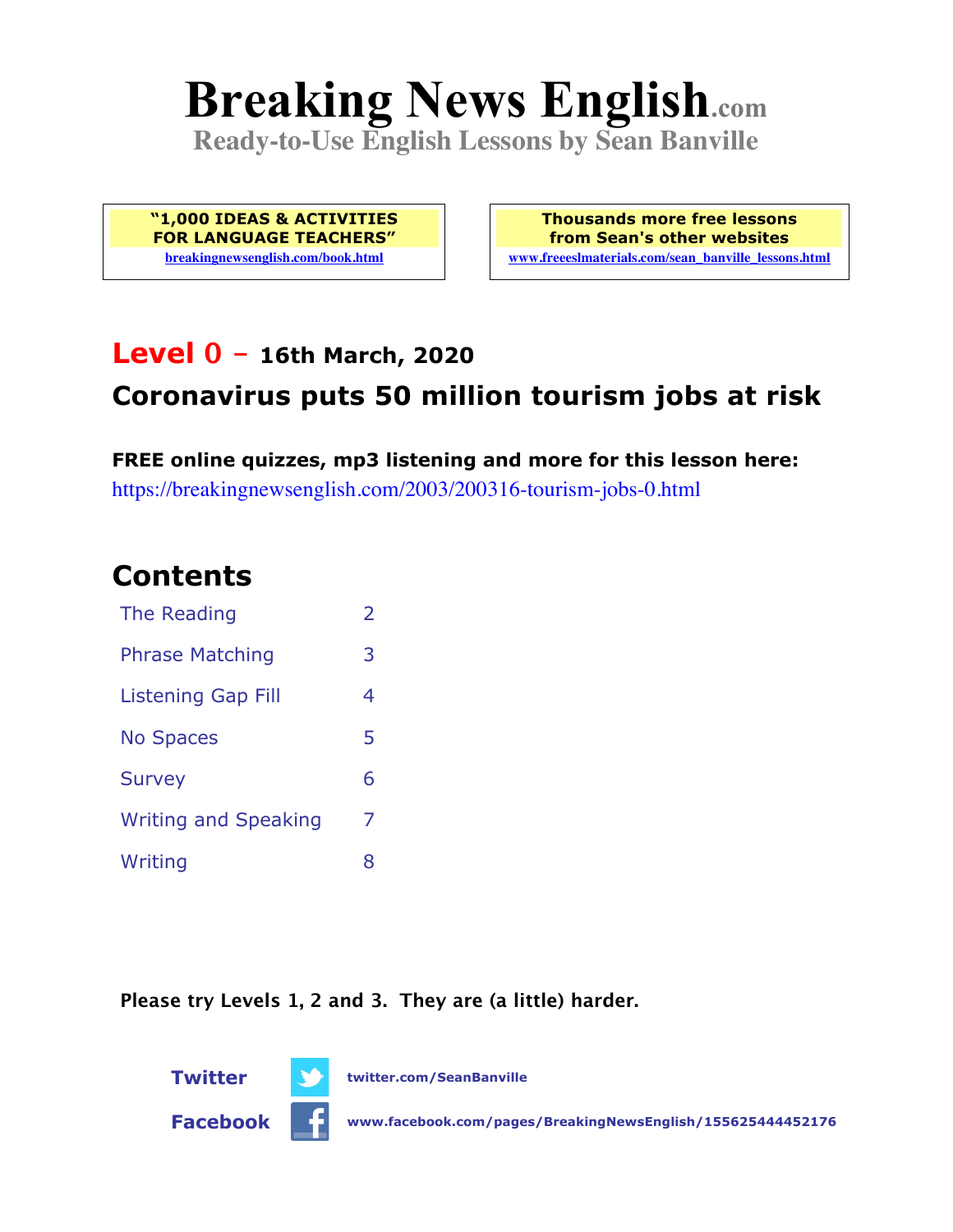# **THE READING**

From https://breakingnewsenglish.com/2003/200316-tourism-jobs-0.html

The coronavirus could cut 50 million tourism jobs. The tourism industry could become 25% smaller. People are not travelling. More countries are closing borders and asking people to selfquarantine. A tourism expert said the pandemic is a big threat to the tourism industry and to those who work in it. Tourism provides 10% of the world's jobs. It is one of the hardest hit industries. Korean Air is worried about its survival. Qantas cut international flights by 25%. World-famous sites are deserted, so restaurants and cafes could go out of business. Many hotel rooms will be empty for months. Tourism could take 10 months to recover.

Sources: https://www.**ibtimes.com**/coronavirus-could-wipe-out-50-million-tourism-jobs-across-world-2939909 https://www.**arabnews.com**/node/1641211/business-economy https://www.**bbc.com**/news/business-51852505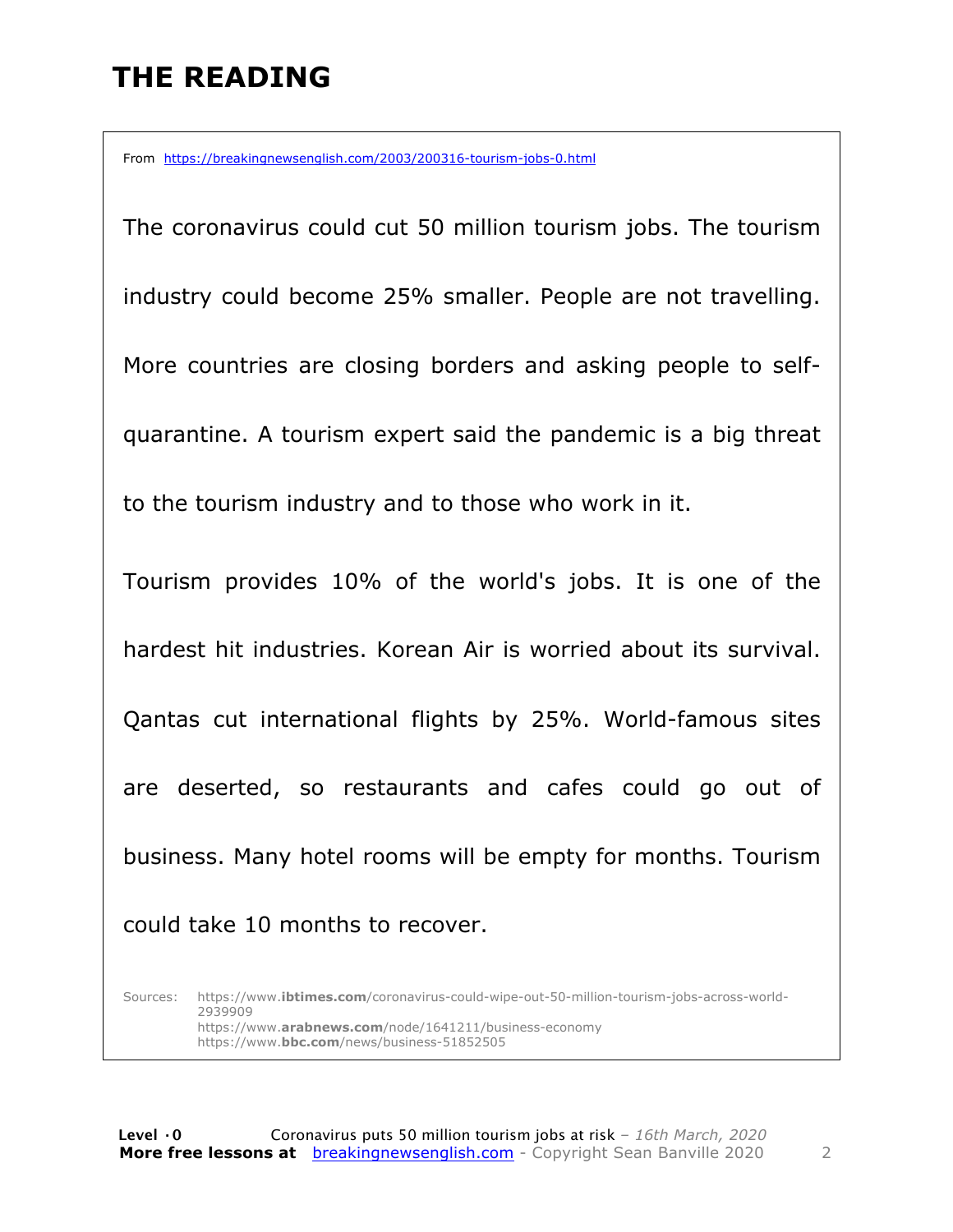# **PHRASE MATCHING**

From https://breakingnewsenglish.com/2003/200316-tourism-jobs-0.html

#### **PARAGRAPH ONE:**

| 1. cut 50 million             | a  |
|-------------------------------|----|
| 2. The tourism                | b  |
| 3. become 25%                 | C  |
| 4. People are not             | d  |
| 5. More countries are closing | e  |
| 6. asking people to self-     | f. |
| 7. A tourism                  | g  |
| 8. a big threat to the        | h  |

#### **PARAGRAPH TWO:**

| 1. Tourism provides 10%     |    | a. be empty            |
|-----------------------------|----|------------------------|
| 2. one of the hardest       |    | b. survival            |
| 3. worried about its        |    | c. to recover          |
| 4. Qantas cut international |    | d. hit industries      |
| 5. World-famous sites       |    | e. business            |
| 6. go out of                | f. | flights                |
| 7. Many hotel rooms will    |    | g. of the world's jobs |
| 8. take 10 months           |    | h. are deserted        |

- . travelling
- b. expert
- c. tourism industry
- . quarantine
- e. industry
- . borders
- g. tourism jobs
- h. smaller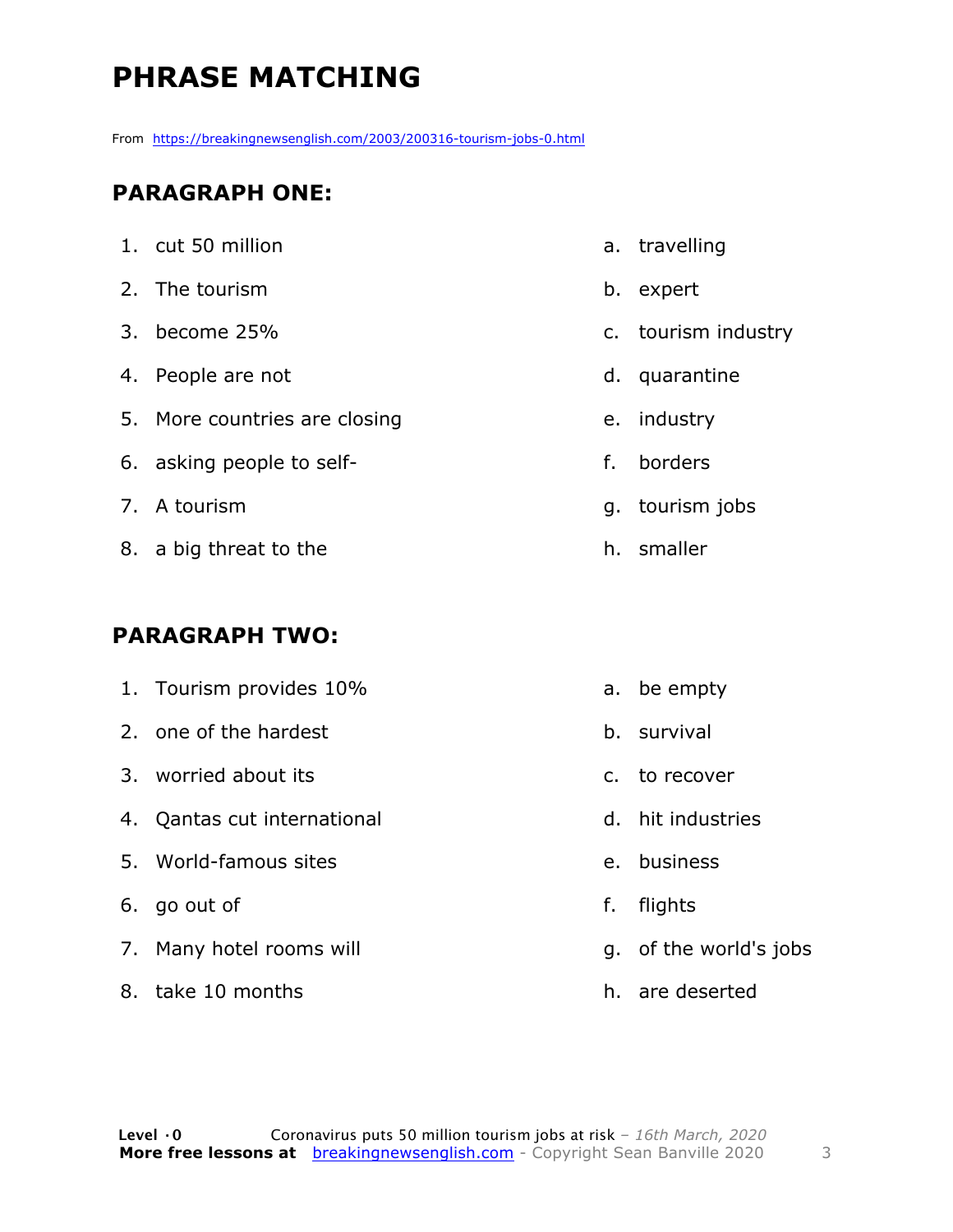## **LISTEN AND FILL IN THE GAPS**

From https://breakingnewsenglish.com/2003/200316-tourism-jobs-0.html

|                                                                     | tourism industry and to those who (6) __________________________. |  |  |  |  |  |  |
|---------------------------------------------------------------------|-------------------------------------------------------------------|--|--|--|--|--|--|
|                                                                     |                                                                   |  |  |  |  |  |  |
| the (8) ______________________________. Korean Air is worried       |                                                                   |  |  |  |  |  |  |
|                                                                     |                                                                   |  |  |  |  |  |  |
| 25%. World-famous (10) _______________________, so restaurants      |                                                                   |  |  |  |  |  |  |
| and cafes could go (11) _________________________. Many hotel rooms |                                                                   |  |  |  |  |  |  |
| will be empty for months. Tourism could take 10                     |                                                                   |  |  |  |  |  |  |
|                                                                     |                                                                   |  |  |  |  |  |  |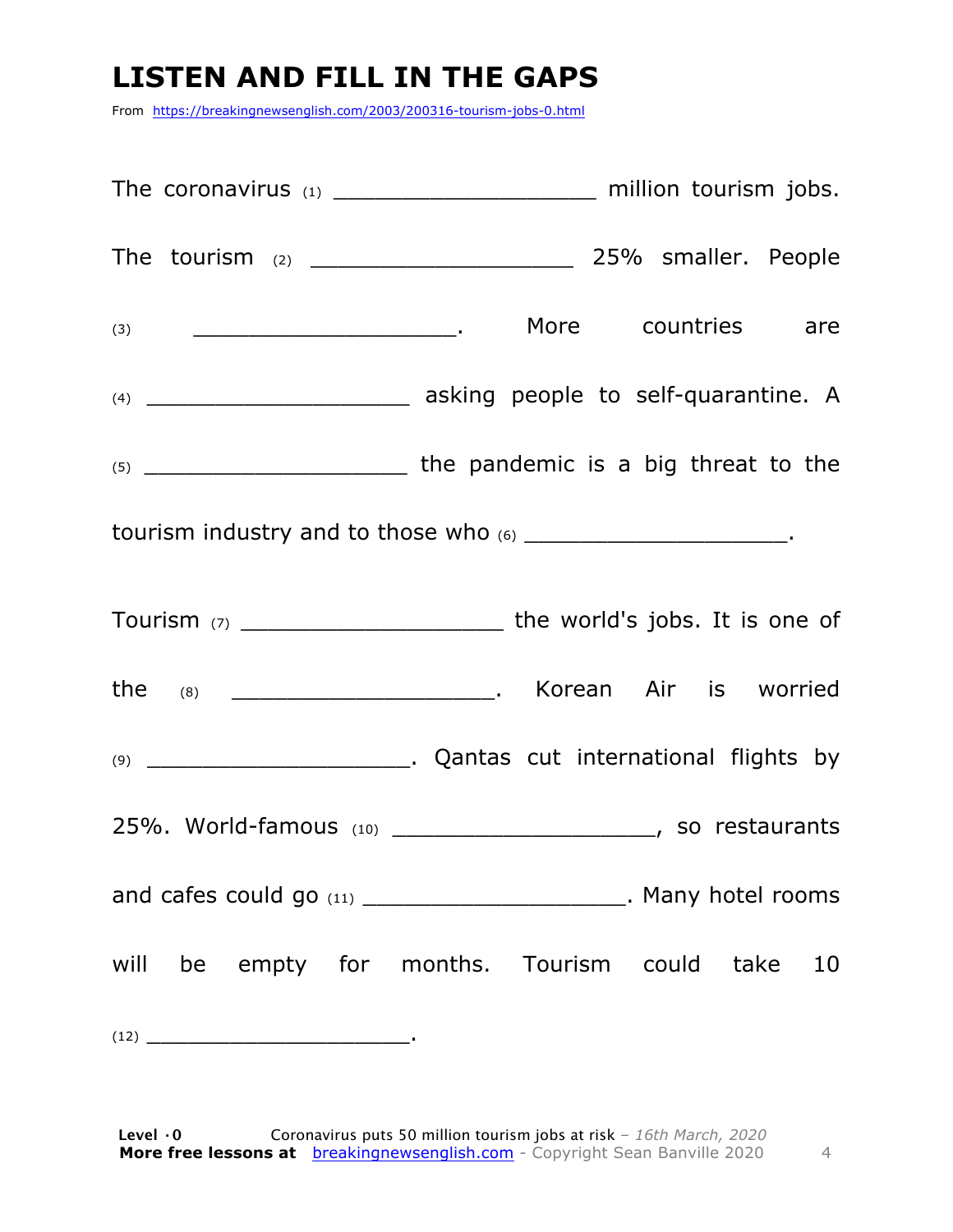# **PUT A SLASH ( / )WHERE THE SPACES ARE**

From https://breakingnewsenglish.com/2003/200316-tourism-jobs-0.html

Thecoronaviruscouldcut50milliontourismjobs.Thetourismindustryc

ouldbecome25%smaller.Peoplearenottravelling.Morecountriesarec

losingbordersandaskingpeopletoself-quarantine.Atourismexpertsa

idthepandemicisabigthreattothetourismindustryandtothosewhowor

kinit.Tourismprovides10%oftheworld'sjobs.Itisoneofthehardesthiti

ndustries.KoreanAirisworriedaboutitssurvival.Qantascutinternation

alflightsby25%.World-famoussitesaredeserted,sorestaurantsand

cafescouldgooutofbusiness.Manyhotelroomswillbeemptyformonths

.Tourismcouldtake10monthstorecover.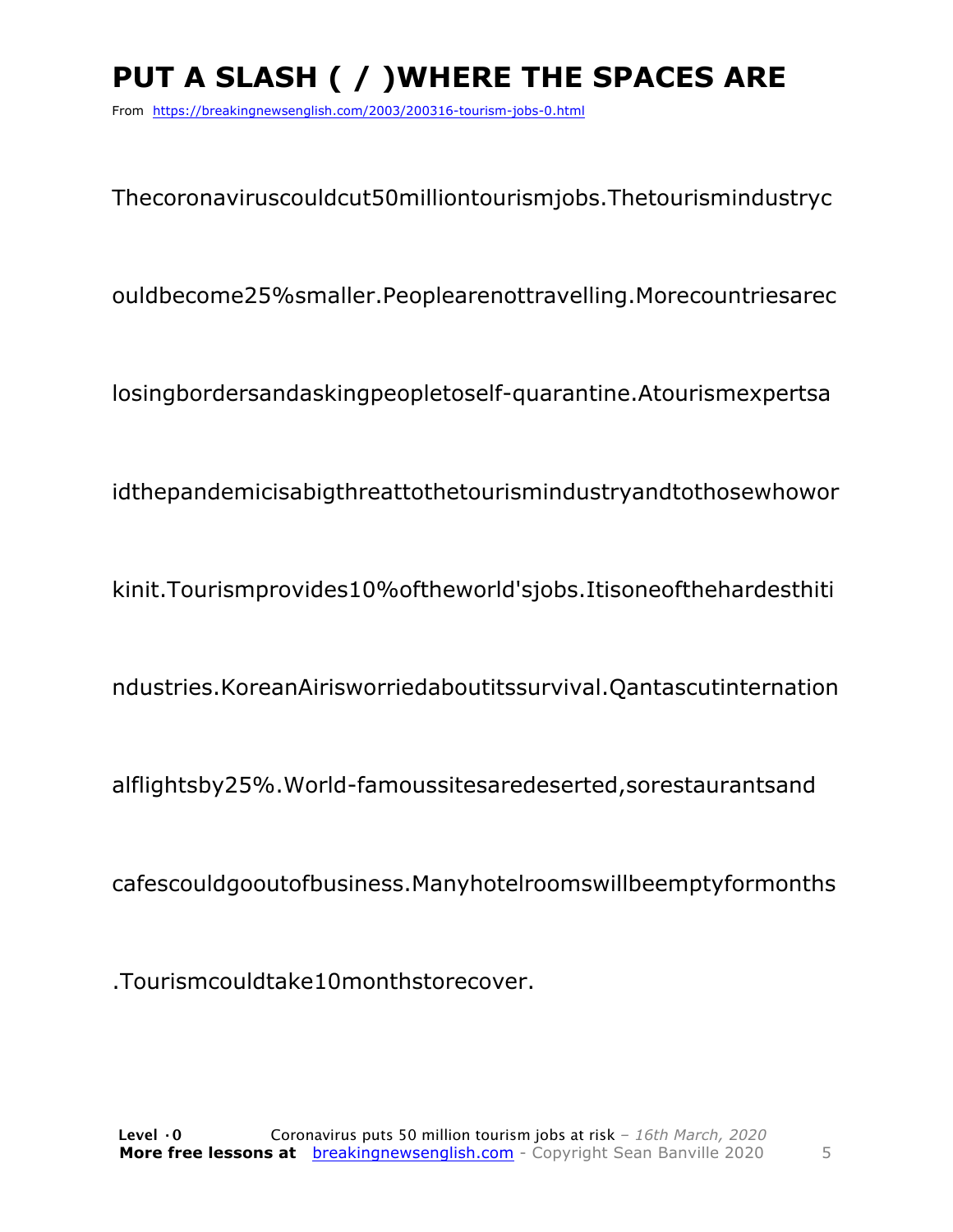# **TOURISM JOBS SURVEY**

From https://breakingnewsenglish.com/2003/200316-tourism-jobs-4.html

Write five GOOD questions about tourism jobs in the table. Do this in pairs. Each student must write the questions on his / her own paper.

When you have finished, interview other students. Write down their answers.

|      | STUDENT 1 | STUDENT 2 | STUDENT 3 |
|------|-----------|-----------|-----------|
| Q.1. |           |           |           |
| Q.2. |           |           |           |
| Q.3. |           |           |           |
| Q.4. |           |           |           |
| Q.5. |           |           |           |

- Now return to your original partner and share and talk about what you found out. Change partners often.
- Make mini-presentations to other groups on your findings.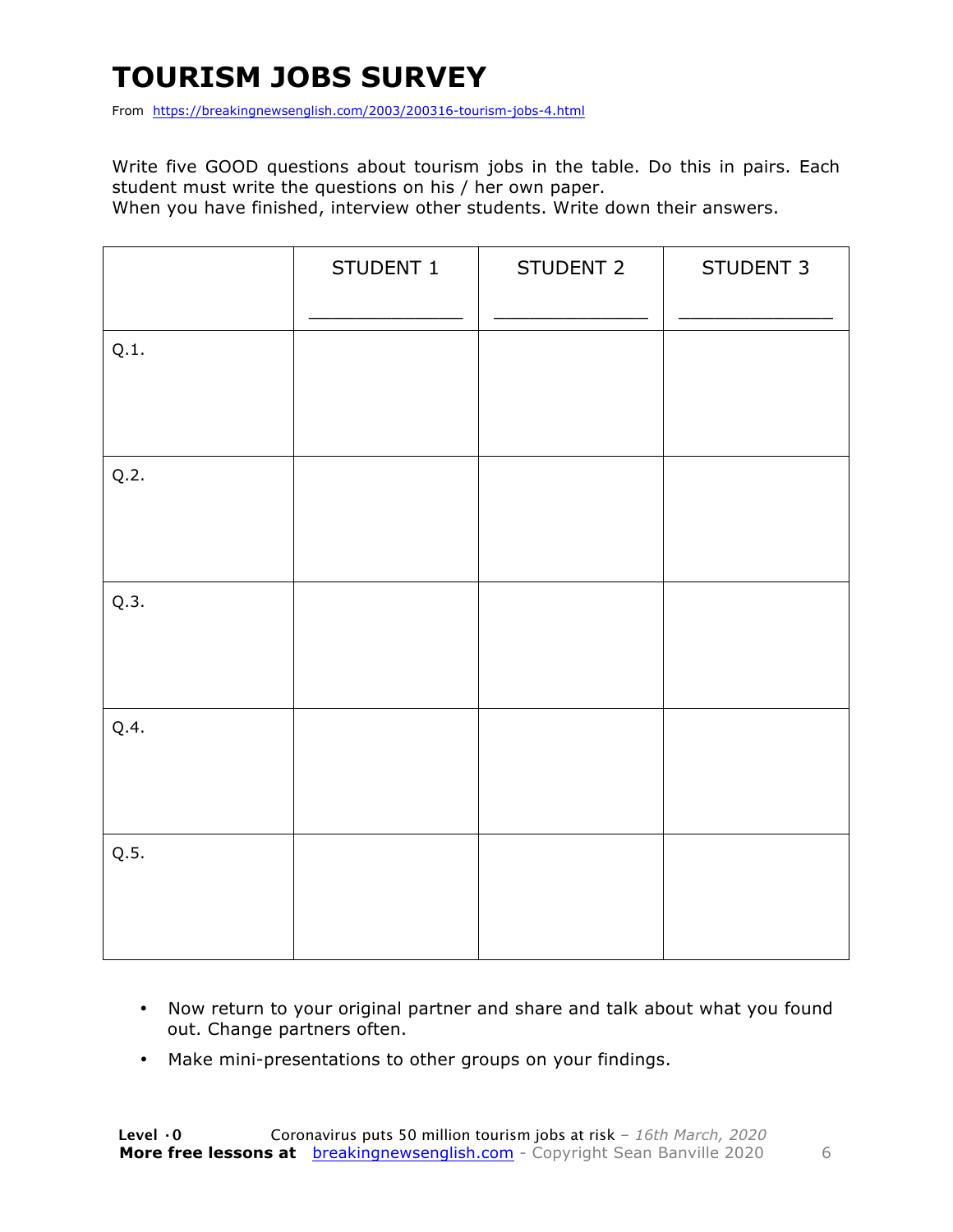### **WRITE QUESTIONS & ASK YOUR PARTNER(S)**

Student A: Do not show these to your speaking partner(s).

| a) |  |  |
|----|--|--|
| b) |  |  |
| c) |  |  |
| d) |  |  |
| e) |  |  |
| f) |  |  |
|    |  |  |

*Coronavirus puts 50 million tourism jobs at risk – 16th March, 2020* More free lessons at breakingnewsenglish.com

### **WRITE QUESTIONS & ASK YOUR PARTNER(S)**

-----------------------------------------------------------------------------

Student B: Do not show these to your speaking partner(s).

| a) |  |  |
|----|--|--|
| b) |  |  |
| c) |  |  |
| d) |  |  |
| e) |  |  |
| f) |  |  |
|    |  |  |

**Level ·0** Coronavirus puts 50 million tourism jobs at risk *– 16th March, 2020* **More free lessons at** breakingnewsenglish.com - Copyright Sean Banville 2020 7